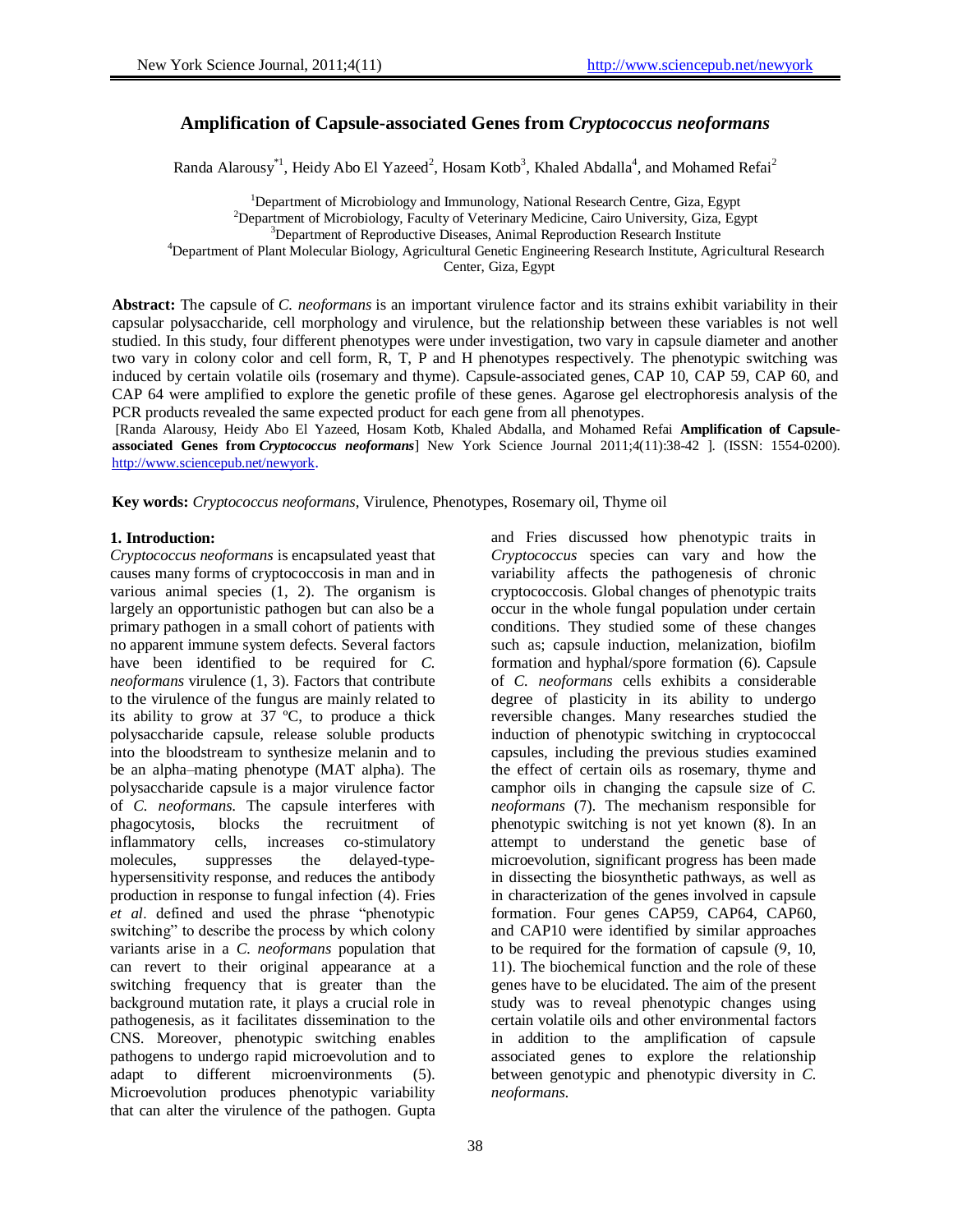## **2. Materials and Methods:**

## **2.1. Strains and growth conditions:**

Phenotype O (original normal capsule): the standard strains of *C*. *neoformans* var. *grubii* serotype A (2041), and serotype C. These strains were maintained on Sabouraud Dextrose Agar (40.0 gm Dextrose; 10.0 gm peptone; 20.0 gm agar and 50.0 mg chloramphenicol per liter).

**2.2. Induction of phenotypic switching using oils:** Phenotype R (large capsule): it was obtained by growing serotype A on Sabouraud Dextrose Agar containing 10% rosemary oil.

Phenotype T (small capsule): it was obtained by growing serotype A on Sabouraud Dextrose Agar containing 10% thyme oil.

## **2.3. Hyphal form induction:**

Phenotype H was obtained by keeping *C. neoformans,* var. *grubii* serotype A (2041) lyophilized for prolonged period which lead to change to hyphal form and lost its capsule.

## **2.4. Pink pigmented phenotype:**

Phenotype P: local strain  $(K 18)$  was kindly provided by Shimaa Abou-Elmagd (Directorate of Veterinary Medicine, Qena, Egypt); the strain was isolated from chicken droppings. This strain produced pink-pigmented colonies. All plates were incubated at 30 ºC for 5 or 6 days.

#### **2.5. Characterization of capsule size and shed GXM:**

Capsule size of the examined phenotypes (O, R, T, P and H) was measured from 24-h cultures in SD

| Sequence $5-3$                                            | Ta             | Expected size |
|-----------------------------------------------------------|----------------|---------------|
| 5`-TGCCCGAAGCCGTTGCTGAG-3`<br>5`-ACCCGGAAACCCTTGGCACG-3`  | $57^{\circ}$ C | $474$ bp      |
| 5`-GAGTGTCTCCGCAACCCGCA-3`<br>5`-CCTACTCTGCCAAATCAACTC-3` | $52^{\circ}$ C | 597 bp        |
| 5`-GCAGCGGCTTGCCATTCGTG-3`<br>5`-AGTCCGTGGAGGCGTGGTCA-3`  | $48^{\circ}$ C | $603$ bp      |
| 5`-ACCCTACCGGCCACGGACTC-3`<br>5`-GGGCACCTTGATGGCTCGCA-3`  | $50^{\circ}$ C | $406$ bp      |
|                                                           |                |               |

|  | Table (1): Primers used in this study |  |  |
|--|---------------------------------------|--|--|
|  |                                       |  |  |

Ta: annealing Temperature

## **2.7. PCR Amplification:**

DNA was extracted using Analytikjena Bio Solution DNA purification kit, Germany, according to the manufacturer's instructions. Three µl of genomic DNA (30 ng) was used in PCR reaction to amplify each fragment in a final volume of 25 µl

containing 20 pmol of each primer, 2.5 µl 10X buffer, 200 µM dNTPs and 2.5 units Taq polymerase (Fermentas, Germany). PCR was carried out in DNA Thermal cycler 9600 (Applied Biosystems, USA) by an initial 5 min denaturing at 94 ºC followed by 35 cycles of PCR. Each cycle

broth (40.0 gm Dextrose; 10.0 gm peptone and 50.0 mg chloramphenicol per liter). Yeast cells were suspended in India ink (Fisher, USA) and visualized at a magnification of  $\times1,000$  with an Olympus AX70 microscope. Images were captured with a digital camera. Capsule measurements were made with 10 randomly chosen cells from each strain, using Adobe Photoshop 7.0 for Windows, and the capsule thickness was calculated using the conversion of 45 pixels to 1 micrometer (12). Determination of glucuronoxylomannan contents of the capsule using Phenol-sulfuric acid method according to Dubois *et al*., in brief, equal volumes of sample solutions from each phenotype and phenol solution (500 μl each) were mixed in a glass tube to which 2.5 ml of sulfuric acid reagent was rapidly added and vortexed. After incubation in a dark cabinet for 1 hour, a spectrometric analysis at wavelength 490 nm was performed. The amount of polysaccharides produced was calculated from a standard curve prepared with known concentrations (10-100 μg/ ml) of D-glucose (13).

## **2.6. Primers:**

PCR primers were designed using DNA STAR software for Windows based on previously published sequences of capsule genes with default parameters. Primers for CAP59 gene were synthesized according to Nakamura *et al.* (14). Table (1) shows primer sequences, annealing temperature and expected product size. All primers were synthesized by Pioneer co., Korea.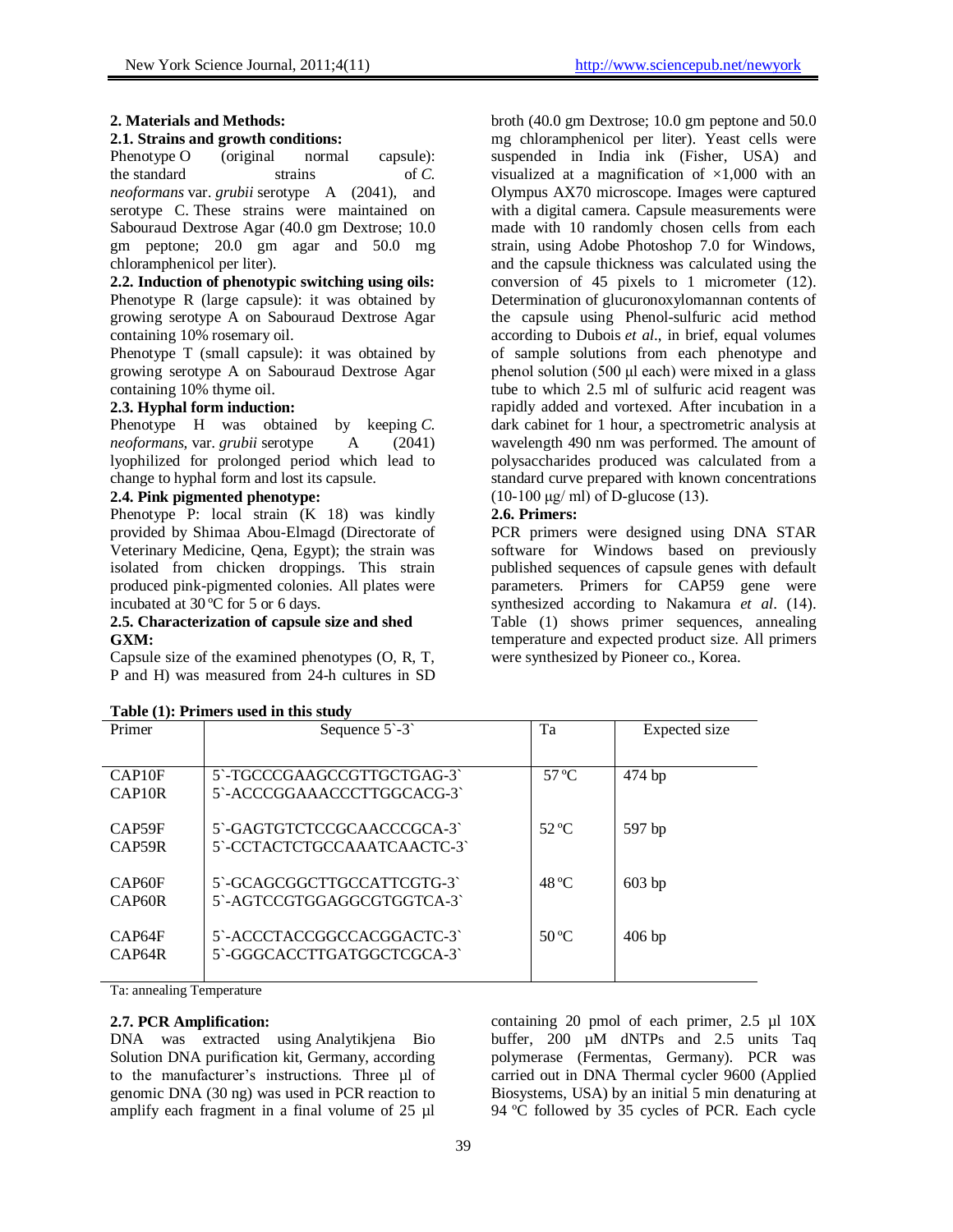included 1 min of denaturation at 94 ºC followed by 1 min of annealing at 52 ºC for CAP 59; 50 ºC for CAP 64; 48 ºC for CAP 60 and 57 ºC for CAP 10 genes, and 2 min of polymerization at 72 ºC. The last cycle of PCR included an additional 5 min extension at 72 ºC. The reactions were analyzed by electrophoresis on 1.5 % agarose gel and the PCR products were detected by UV transilluminator.

### **3. Results:**

#### **3.1. Macroscopic characterization:**

As shown in Fig.1A the colonies of the standard strains of *C. neoformans,* irrespective of its capsular size (phenotypes O, R and T) were creamy, opaque and moist, while colonies of phenotype H were greyish white dry serrated, wrinkled, and firmly attached to the agar surface (Fig.1B). However, phenotype P demonstrated pink-pigmented moist colonies (Fig.1C).



**Fig.(1): Colonies morphology.** A: Macroscopic morphology of original form phenotype O. B: Hyphal form of phenotype H. C: Pink-pigmented colonies of phenotype P. All phenotypes were grown on SDA media.

### **3.2. Microscopic morphology:**

A halo of unstained capsule around the yeast cell was observed when using India ink preparation for phenotypes O, R, and T (Fig. 2 A, B and C respectively). As shown in Table (2) rosemary oil induced the biggest capsule size (0.35um) for phenotype R followed by the original phenotype O (0.19  $\mu$ m) then phenotype P (0.12  $\mu$ m) and finally thyme oil induced the smallest capsule size (0.094 µm) in phenotype T. hyphal form in phenotype H contains no capsule.



**Fig.(2): Microscopic morphology.** A: Capsule is demonstrated by light micrographs of phenotype O grown on SDA medium. B: Cells of phenotype R grown on rosemary oil agar. C: Cells of phenotype T grown on thyme oil agar media. All were stained with India ink and the capsule appears as a region of ink exclusion surrounding the cell.

|  | Table (2): Capsule diameter averages and capsular GXM of examined C. neoformans phenotypes. |  |  |  |
|--|---------------------------------------------------------------------------------------------|--|--|--|
|--|---------------------------------------------------------------------------------------------|--|--|--|

| Phenotype   | Inducer      | Capsular diameter | GXM content         |
|-------------|--------------|-------------------|---------------------|
| Phenotype O | Original     | $0.19 \mu m$      | $2.4 \text{ mg/ml}$ |
| Phenotype R | Rosemary oil | $0.35 \mu m$      | $6.11$ mg/ml        |
| Phenotype T | Thyme oil    | $0.094 \mu m$     | $0.2 \text{ mg/ml}$ |
| Phenotype P | Original     | $0.12 \mu m$      | $1.8 \text{ mg/ml}$ |
| Phenotype H | Lyophilizing | No capsule        | No capsule          |

## **3.3. Detection of capsule-associated genes:**

PCR amplification was undertaken for specific target sequences encoding CAP 10, CAP59, CAP60 and CAP64 genes with specific primers for each gene. All PCR reactions were performed for the tested strains

(A and C) and phenotypes (P, H, T and R). The amplification of CAP 10 gene using CAP 10 primers revealed the same PCR product  $($   $\sim$  474 bp) for each strain as indicated in (Fig. 3A). As shown in (Fig. 3B), PCR product of  $\sim$  597 bp were amplified for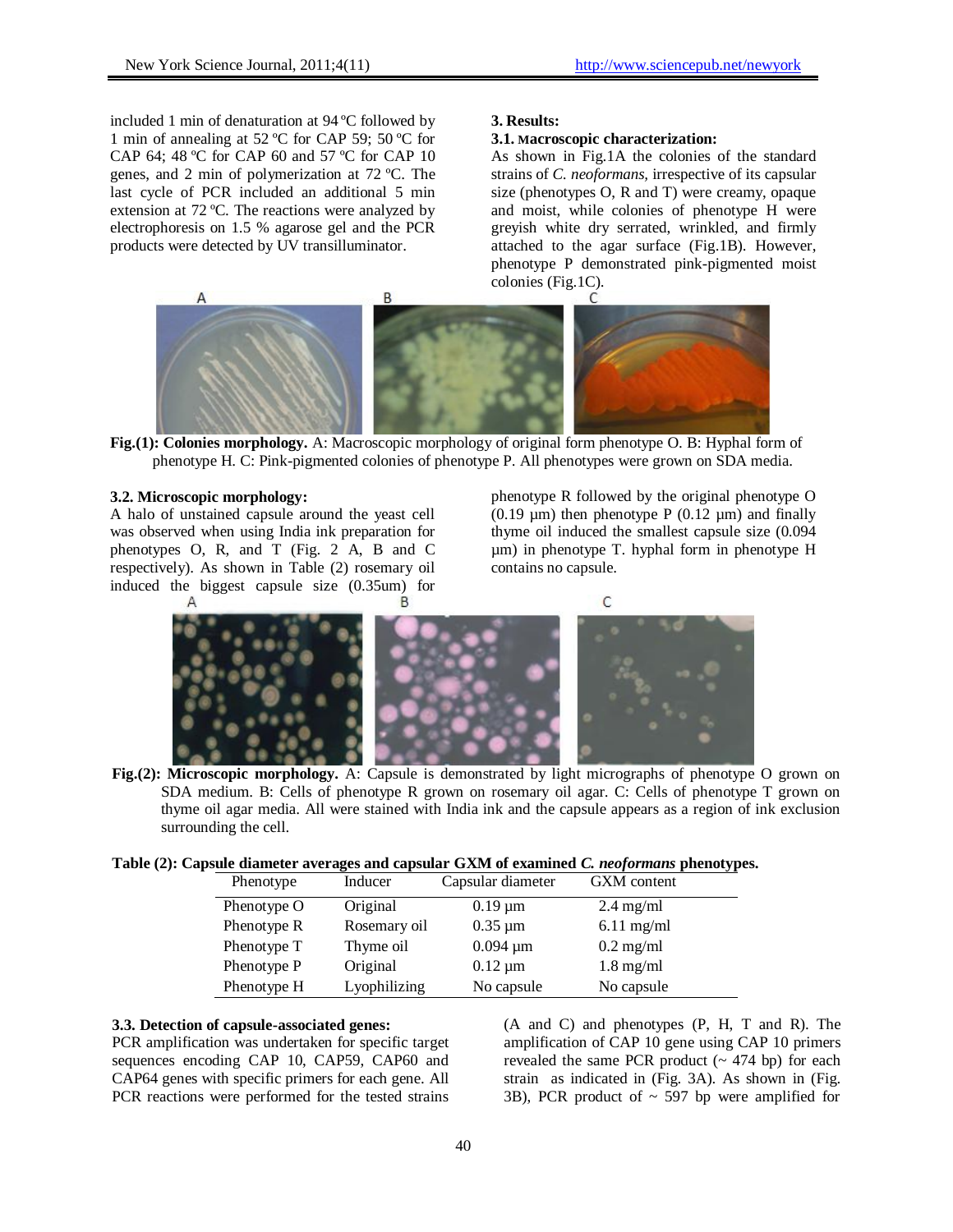CAP 59 gene while the amplification of CAP 60 gene revealed  $\sim$  603 bp (Fig. 3C). However, PCR product of  $\sim$  406 bp was revealed for the amplification of

capsule gene CAP 64 (Fig. 3D). All six strains showed the same patterns and sizes of the capsuleassociated genes.



**Fig. (3): PCR amplifications of capsule-associated genes.** M: 100 bp Ladder marker. Lanes (P, H, T, R A and C), PCR products from *C. neoformans* phenotypes P, H, T, R, serotypes A and C respectively. A: Amplification of CAP 10 gene (~ 474 bp). B: Amplification of CAP 59 gene (~ 597 bp). C: Amplification of CAP 60 gene  $({\sim 603 \text{ bp}})$ . D: Amplification of CAP 64 gene  $({\sim 406 \text{ bp}})$ 

## **4. Discussion**

*Cryptococcus neoformans* is an encapsulated yeast that belongs to the phylum Basidiomycota. The most distinctive virulence determinant of *C*. *neoformans* is the polysaccharide capsule; the major component of this capsule is a highly acidic, linear polysaccharide termed glucuronoxylomannan  $(15, 16)$ . The capsule may affected by many environmental factors causing diversity or phenotypic switching. Many attempts were applied to understand the mechanism of phenotypic switching. In the current study, phenotypic switching was induced by certain oils, data illustrated in (Fig. 2) confirmed the role of these oils on the polysaccharide capsule of *C. neoformans* as confirmed previously (7). Data revealed that certain oils, such as rosemary increased capsule size of *C. neoformans* (Fig. 2B), while other such as thyme oil, decreased its capsule size (Fig. 2C) in comparison to the original capsule size of phenotype O (Fig. 2A). The mechanism by which capsule responds to the effect of certain oils was not explained until now. However, Poeta (17) suggested that changes in capsule structure may be related to responses to specific environmental conditions, with important implications for the host immune response. The characterization of capsules of the examined phenotypes was performed via micrographical measuring of the capsule diameter and chemical determination of capsular GXM content. Results showed in Table (1) revealed that GXM contents were directly proportional to the capsular diameter; this result is strongly supported by that of Yoneda

in determining *C. neoformans* capsule size. However, Pierini and Doering (19) referred the diversity of GXM to some physiological settings such as alteration in growth conditions that affecting polysaccharide branching and overall capsule density. Change in capsular size was not the only phenotypic switching parameter investigated during this study, another two phenotypic parameters were also studied; pink–pigmentation of the yeast colonies (Fig.1C) and the growth of *C. neoformans* in the perfect hyphal form (Fig.1B). During our study, we detected wrinkled, pseudohyphal form of the yeast. Similar finding were detected by Jain *et al*. (20) where they concluded that phenotypic switching character exhibits differences in colony morphology. The phenotype H also reverted to its wild, yeast form, or imperfect form of *C. neoformans* but through their passage experimentally in mice (7), and this in agreement with Lin and Heitman (21). While phenotype P was the only one which did not revert to its wild phenotypic character, it did not switch from pink colored colonies to creamy colored colonies (Fig.1A), and this may be referred to colony color character of this phenotype. Moreover, this finding is supported by results of Fell and Phaff (22); Phaff and Fell (23); and Saez and Rodrigues de Miranda [21] who reported that there are many species and strains of *Cryptococcus* that may be characterized by pink– colored colonies. It was important to determine the genetic background of phenotypic switching through

and Doering (18), where their study revealed that modification in GXM molecules plays a central role